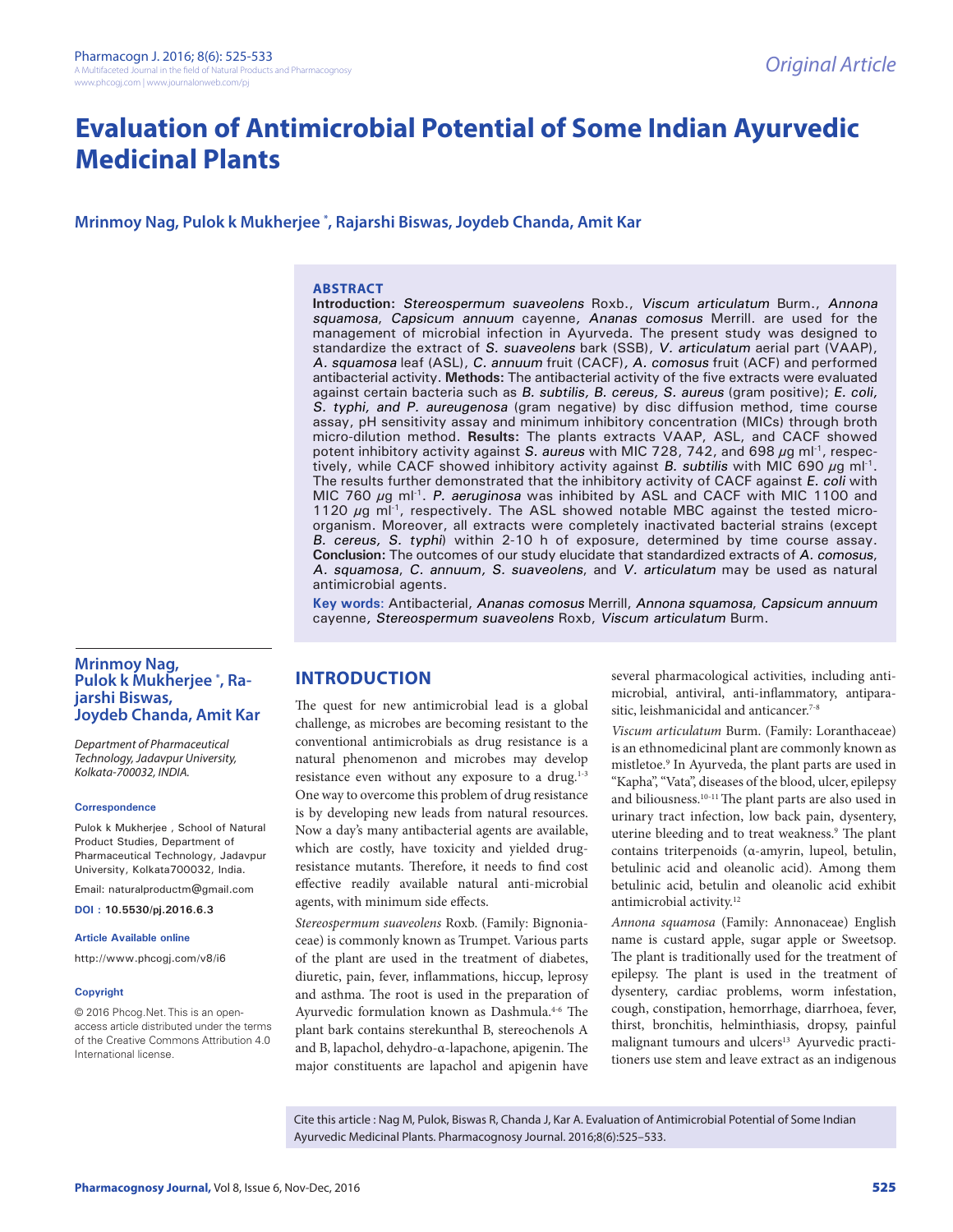uterotonic drug. The major active constituents of the leaves are anonaine, borneol, carvone, β-Caryphyllene, eugenol, farnesol, geraniol, higemamine, isocorydine, limonine, linalool acetate, menthone, α-pinene, β-pinene, rutin, and gallic acid.14-16

*Capsicum annuum* (Family Solanaceae) is extensively used in food industry as natural flavouring and coloring agent and having more than 30 species.17-19 Among them *Capsicum annuum* cayenne one of the most popular species found in India. Capsicum has several therapeutic properties as topical analgesic, tonic, antiseptic, carminative and counters irritant property and also used for the treatment of inflammation, rheumatism, arthritis, neuralgia, itching, lumbago, spasms, obesity, cardiovascular and gastrointestinal diseases. The major active secondary metabolite found in capsicum fruit is capsaicin. Capsicum fruit contains healthpromoting metabolites, such as carotenoids, ascorbic acid (vitamin C), vitamin A and capsaicinoids<sup>19</sup>

*Ananas comosus* (L.) Merrill., (Family: Bromeliaceae) native to Central and South America, and can be found in Hawaii, Philippines, Caribbean, Malaysia, Thailand, Australia, Mexico, Kenya, South Africa and China. In China, the Pineapple cortexes were used as alexipharmic, antitussive and antidiarrheal agents. Juice of the leaves is used for the control of hiccoughs and vermifuge. The ripe pineapple fruit juice used as antiscorbutic, cholagogic, diaphoretic, refrigerant, and treatment of jaundice.<sup>20-21</sup> The fruit juice contains ferulic acid, which is a phenolic acid having many activities, including antioxidant, antimicrobial, anti-inflammatory, anti-thrombosis, anti-cancer and anti-obesity activities. It also protects coronary disease, decreases cholesterol level and enhances sperm viability.22-23

Ample of evidences suggested that *Stereospermum suaveolens* Roxb., *Viscum articulatum* Burm., *Annona squamosa*, *Capsicum annuum* cayenne*, Ananas comosus* Merrill. are widely used in Ayurveda for treatment of microbial infection. The present study was designed for the evaluation of antimicrobial activity five plant extracts. Additionally, standardization has been performed by RP-HPLC to correlate the activity with phytoconstituents.

# **MATERIALS AND METHODS**

#### *Chemicals and reagents*

All the chemicals and reagents were of analytical grade. Cell culture grade DMSO, HPLC grade of methanol, acetonitrile, water (Milli-Q) and glacial acetic acid were purchased from Merck Ltd. (Mumbai, India). Standard lapachol, apigenin, oleanolic acid, gallic acid, ferulic acid were purchased from Sigma Aldrich (St. Louis, MO, USA). Nutrient Agar (NA) and Muller Hinton Agar (MHA) obtained from Himedia, India. Ampicillin and streptomycin were purchased from Sisco Research Laboratory, India.

#### *Plant material collection and extraction*

The *Stereospermum suaveolens* bark (SSB), *Viscum articulatum* aerial part (VAAP), *Annona squamosa* leaf (ASL), *Capsicum annuum* cayenne fruit (CACF), *Ananas comosus* fruit (ACF) were collected from the North and South Bengal region in the month of December and July 2013. Further, collected plant sample was identified and authenticated by Dr. S. Rajan, Field Botanist, Survey of Medicinal Plants and Collection Unit, Emerald, Tamilnadu, India. After authentication, sample specimen was deposited in the Herbarium of the School of Natural Product Studies (SNPS), Jadavpur University, Kolkata, India for future reference. The vide voucher specimen number are SNPS-JU/2013/1462, SNPS-JU/2013/1463, SNPS-JU/2013/1467 and SNPS-JU/2013/1468 for CACF, SSB, VAAP, ASL, respectively.

The plant SSB, VAAP, ASL, CACF were dried under shade and pulverized by using a mechanical grinder to make a coarse powder. Then powder was soaked in 95% methanol at room temperature (25°C) for successive extraction. The whole extract was collected, filtered and the solvent was evaporated to dryness under reduced pressure and temperature (45°C) by using Eyela Rotary Evaporator (Japan). The yield of methanol extract of SSB, VAAP, ASL and CACF was found to be 13.21%, 11.35%, 12.98% and 10.45% (w/w) respectively. All dried methanol extract was stored at 4°C for further use.

The stalk (central core) of the pineapple (ACF) was separated from the fleshy fruits. The flesh of the fruit portion was then cut into small pieces and pulverized by using a mechanical grinder. The juice was filtered through a white cloth to remove the fibrous materials. The filtrate was centrifuged for 10 min to remove insoluble materials. The obtained clear supernatant was filtered again through what man filter paper. Further, the clear supernatant was lyophilized to make fine powder and stored at  $-20^{\circ}$ C.

#### *HPLC analysis*

The HPLC system (Waters, Milford, MA, USA) used for the analysis was equipped with a 600-controller pump, a multiple-wavelength ultravioletvisible (UV-Vis) detector equipped with an in-line degasser AF2489 and a Rheodyne 7725i injector having 20 µl loop. Quantitative estimation was performed with Empower 2 software programs using the external calibration method. Membrane filters of 0.45 µm pore size (Millipore) were used for filtration of the mobile phase and 0.45 µm syringe filters (NYL) were used for the filtration of the sample.

#### *Antibacterial assay*

#### *Preparation of stock solution of antibiotic, plant extracts and their biomarkers*

Stock solution of ampicillin and streptomycin (Sisco Research Laboratory, India) were used as a concentration of 10  $\mu$ g/ml (w/v). DMSO 1% (v/v) was used as solubilizing solvent for test samples and also used as control to evaluate the antibacterial assay. Stock solution of individual plant extracts (*Stereospermum suaveolens, Viscum articulatum*, *Annona squamosa, Capsicum annuum* cayenne *and Ananus comosus*) were prepared and the final concentration of each plant extract was 5000 µg ml<sup>-1</sup>, freshly prepared stock solution and requisite different concentration for the bacterial tests were prepared from this stock solution.

#### *Bacterial strains and culture condition*

Gram positive (*Bacillus subtilis* ATCC 11774, *Bacillus cereus* ATCC 14579, *Staphylococcus aureus* ATCC 29213), and gram negative (*Escherichia coli* ATCC 25922*, Salmonella typhi* MTCC 734*, and Pseudomonas aureugenosa* ATCC 9027) bacteria were selected as standard strains as per the guidelines of the Clinical and Laboratory Standards Institute (CLSI), formerly called National Committee for Clinical Laboratory Standards<sup>24</sup> For experimental purpose bacterial cultures were maintained on Nutrient Agar (NA) or Nutrient Broth (NB) (Himedia, Mumbai, India) at 4°C and subculture in every 4 weeks.

#### *Disc diffusion method*

The antibacterial assay of crude extracts and their biomarkers were performed by disc diffusion method.<sup>24</sup> Concisely, 10 ml of sterilized Muller Hinton Agar (MHA) (pH 7.2  $\pm$  0.2, at 25°C) were applied in to the surface of sterile Petri dishes (9 cm in diameter, Borosil) and allowing them to settle for base plate preparation. 100 ml of test bacterial suspension  $(5\times10^{5}$  CFU/ml) were poured to each base plate and cotton swab (Himedia). 20 ml of different concentrations of each test sample (50-2000 mg/disc) were soaked with sterile paper discs (6 mm). The air-dried discs were placed on each base plate and incubated at  $37 \pm 2^{\circ}$ C for 24 h. Ampicillin and streptomycin were used in 20 mg/disc concentration range as positive control for gram negative and gram positive microorganisms respectively. The inhibition of zones around the discs was determined as the diameter (mm) of bacterial growth inhibition. The zone of inhibition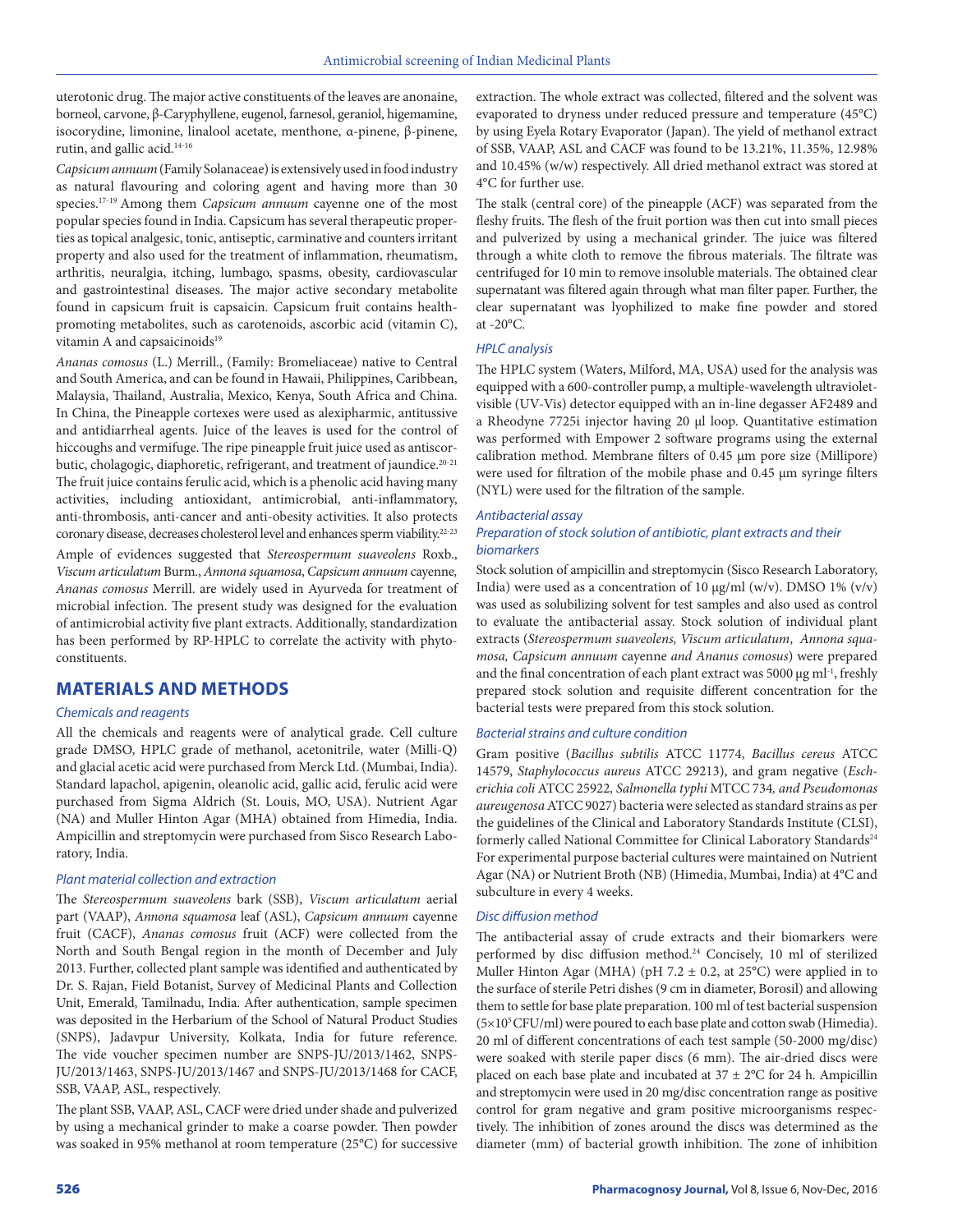was taken as an average of three measurements at different directions.<sup>25</sup> All experiments were performed in triplicate.

## *Determination of minimum inhibitory concentration (MICs) and minimum bactericidal concentration (MBCs)*

MICs values were determined by broth micro-dilution method suggested by the CLSI.<sup>24</sup> Briefly, microbial cultures were prepared by suspending one isolated colony from each base plate in 5ml of MHB. After 24 h of proper incubation period, the suspensions were diluted in to get the final inoculum population  $(5\times10^{5}$  CFU/ml) by using to 0.5 Mac Farmland standard. Colony morphology and gram stain procedure were adopted for checking of accuracy of mother culture throughout the test. 96-well microtiter plates were used for two fold serial dilutions of test samples using known stock solution with MHB. An equal volume of bacterial inoculums was added to each well on the microtiter plate consist of 0.05 ml of serial dilutions of compound which was incubated at 37  $\pm$  2°C for 24 h. MICs values were defined as the lowest concentration of substance that inhibits visible growth of bacteria in media. Bacterial growth was displayed by the presence of turbidity and a pellet on the well bottom. MICs were determined presumptively as the first well, where no pellet appeared.26 It was calculated by comparing the absorbance of sample wells with the control wells with the help of Spectra-max M5 (USA) at 405 nm wavelengths. The MBC was determined by adding 50 µl of the suspensions from the wells in 25 ml fresh MHB. These suspensions were re incubated at 37°C for 48 h. The MBC was determined as the lowest concentration of extract which inhibited the complete growth (100%) of microorganisms.

#### *pH sensitivity assay*

The effect of pH on antibacterial activity of the plant extract was determined by pH sensitivity assay.<sup>27</sup> Overnight the broth cultures of *B. subtilis*, *B. cereus*, *S. aureus*, *E. coli, S. typhi, and P. aureugenosa* with different pH range (5.5, 6.0, 6.5, 7.0, 7.5, 8.0, 8.5, and 9.0) were prepared by using 0.1N HCl and 5M NaOH and swabbed on MHA plates with the corresponding pH. The antibacterial activity was analyzed by discdiffusion method. Ampicillin and streptomycin were used as positive control for gram negative and gram positive bacteria, respectively.

#### *Time course assay*

The rapidity and duration of antibacterial activity was determined by time-kill analysis.<sup>28</sup> Overnight broth cultures of bacterial strains were adjusted to the concentration of  $5\times10^{5}$  CFU/ml and were treated with plant extracts (MIC×2). Control tubes were also prepared without plant extract. Then 100 µl of sample was taken and plated on MHA plates at regular time intervals (0, 1 h, 2 h, 4 h, 6 h, 8 h, 10 h and 12 h). The plates were incubated at 37°C for 24 h and CFU was calculated. All the determinations were done in triplicates.

### *Statistical analysis*

Data expressed as mean Inhibition zone diameter  $\pm$  SEM. The results recorded were statistically analyzed by one way ANOVA using Graph-Pad InStat Version 5.0 (GraphPad Software, Inc., USA).

# **RESULTS AND DISCUSSION**

#### *Determination of selected phytomarkers in plant extract by RP-HPLC method*

The mean R<sub>t</sub> was observed, 7.96  $\pm$  0.06 (for lapachol), 6.34  $\pm$  0.06 (for apigenin),  $21.5 \pm 0.04$  (for oleanolic acid),  $11.23 \pm 0.05$  (for gallic acid),  $5.11 \pm 0.03$  (for capsaicin),  $5.83 \pm 0.05$  min (for ferulic acid) by comparing between standard and extract chromatograms. Chromatograms has been represented in supplementary file (1S-10S). The calibration range of lapachol, apigenin, oleanolic acid, gallic acid, capsaicin and ferulic acid was found to be 10-100, 1-80, 10-800, 10-1000, 1-80, 1-100 μg/ml respectively, with the linear equation Y =  $26513X + 62826$ , Y =  $23838X +$ 58264, Y= 19462X + 16172, Y=51474X + 13792 and Y=83252X + 10246 with coefficient of determinants  $(r^2)$  of 0.996, 0.993, 0.995, 0.996 and 0.994 respectively. The amount of lapachol and apigenin, oleanolic acid, gallic acid, capsaicin and ferulic acid found in SSB, VAAP, ASL, CACF and ACF was 1.42% and 0.46%, 1.96%, 0.50%, 3.12%, 1.05% (w/w), respectively.

# *Antibacterial activity MIC and MBC of plant extracts*

Five plant extract tested against six bacterial (*E. coli*, *S. aureus*, *B. subtilis*, *S. typhi*, *B. cereus*, *P. aeruginosa*) strains showed significant inhibitory activity with MIC bellow 2000  $\mu$ g ml<sup>-1</sup> (Table 1). All the five plant, SSB, VAAP, ASL, CACF and ACF showed inhibitory activity against *S. aureus* with MIC 935, 728, 742, 698, 892 µg ml<sup>-1</sup> (Table 1), while ASL and CACF showed inhibitory activity against bacterial strains (*B. subtilis*) with MIC 812 and 690 µg ml<sup>-1</sup> respectively (Table 1). The results further demonstrated that the inhibitory activity of VAAP, ASL, CACF and ACF against *E. coli* with MIC 920, 802, 760 and 792 µg ml<sup>-1</sup>, respectively. Where as ASL and CACF inhibited gram negative bacterial strain (*P. aeruginosa*) with MIC 1100 and 1120 µg ml<sup>-1</sup> (Table 1) respectively. Hence, the results indicated that CACF showed potent (15.2 mm) antibacterial activity against *S. aureus*. Whereas, the SSB, VAAP, ASL, CACF and ACF plant extract possesses moderate to poor degree (10-15 mm) of antibacterial activity against 3 strains *S. aureus*, *B. subtilis*, *E. coli*. While *S. aureus*, *P. aeruginosa* had weak activity (7-10 mm). The % inhibition of the SSB, VAAP, ASL, CACF and ACF against the tested bacterial strains are shown in Figure 1 (A-E). The minimal bactericidal concentration assay, using 2- to 3-fold MIC, presented that at lower concentrations of the plant extract had bacteriostatic activity, but at higher concentrations had bacteriocidal activity (Table 2), due to the presence of one or more active principle in the extract.

## **Table 1: Zone of inhibition and MIC value of the plant extracts**

| Name of the plant | Name of the Bacteria           |                    |                                |                          |                                |                          |                                |                          |                                |                          |                                |                          |
|-------------------|--------------------------------|--------------------|--------------------------------|--------------------------|--------------------------------|--------------------------|--------------------------------|--------------------------|--------------------------------|--------------------------|--------------------------------|--------------------------|
| extract           | S. aureus                      |                    | <b>B.</b> subtilis             |                          | <b>B.</b> cereus               |                          | E. coli                        |                          | S. typhi                       |                          | P. aeruginosa                  |                          |
|                   | <b>MIC</b><br>$(\mu gml^{-1})$ | <b>ZOI</b><br>(mm) | <b>MIC</b><br>$(\mu gml^{-1})$ | <b>ZOI</b><br>(mm)       | <b>MIC</b><br>$(\mu gml^{-1})$ | <b>ZOI</b><br>(mm)       | <b>MIC</b><br>$(\mu gml^{-1})$ | <b>ZOI</b><br>(mm)       | <b>MIC</b><br>$(\mu gml^{-1})$ | <b>ZOI</b><br>(mm)       | <b>MIC</b><br>$(\mu gml^{-1})$ | <b>ZOI</b><br>(mm)       |
| S. suaveolens     | 935                            | $9.2 + 0.02$       | $\overline{\phantom{0}}$       | $\overline{\phantom{0}}$ | $\overline{a}$                 | $\overline{\phantom{a}}$ | $\overline{\phantom{0}}$       | $\overline{\phantom{a}}$ | $\overline{\phantom{a}}$       |                          | $\overline{\phantom{a}}$       | $\overline{\phantom{a}}$ |
| V. articulatum    | 728                            | $11.4 + 0.05$      | $\overline{\phantom{a}}$       |                          | $\overline{a}$                 | $\overline{a}$           | 920                            | $10.1 + 0.06$            | -                              |                          |                                | $\overline{\phantom{a}}$ |
| A. squamosa       | 742                            | $12.3 \pm 0.06$    | 812                            | $13.3 \pm 0.05$          | $\overline{\phantom{a}}$       | $\overline{\phantom{a}}$ | 802                            | $10.9 \pm 0.03$          | $\overline{\phantom{a}}$       | $\overline{\phantom{a}}$ | 1100                           | $9.2 \pm 0.01$           |
| C. annuum cayenne | 698                            | $15.2 + 0.06$      | 690                            | $12.8 \pm 0.08$          | $\overline{\phantom{a}}$       | $\overline{\phantom{a}}$ | 760                            | $12.4 \pm 0.02$          | -                              | $\overline{\phantom{a}}$ | 1120                           | $8.4 \pm 0.02$           |
| A. comosus        | 892                            | $8.2 \pm 0.05$     | $\overline{\phantom{a}}$       | $\overline{\phantom{a}}$ | $\overline{\phantom{a}}$       | $\overline{\phantom{a}}$ | 792                            | $13.1 + 0.04$            | $\overline{\phantom{a}}$       | $\overline{\phantom{a}}$ | $\overline{\phantom{a}}$       | $\overline{\phantom{a}}$ |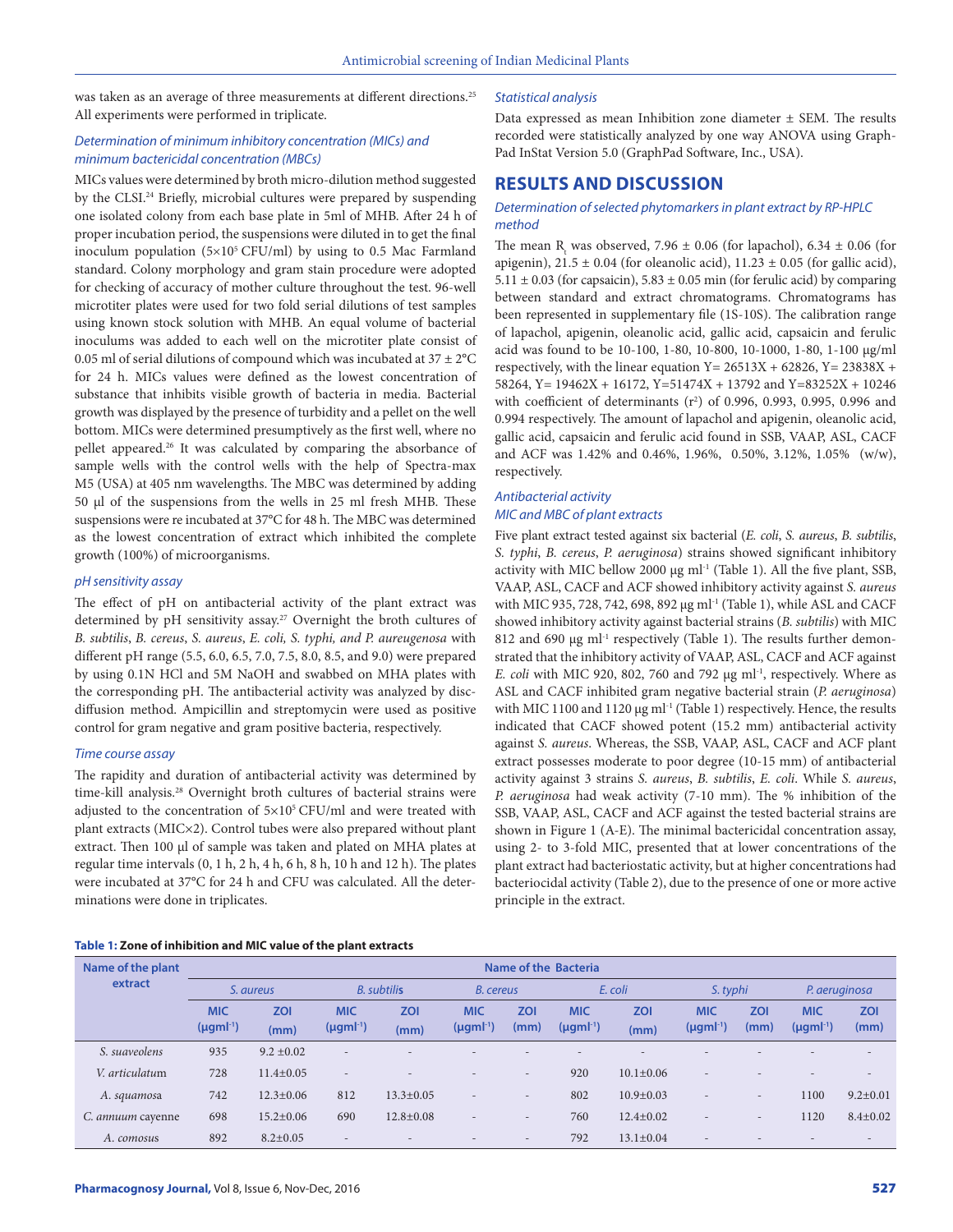| Table 2: MBC value of the plant extracts |                                                             |           |                          |                          |         |                          |                          |  |  |  |
|------------------------------------------|-------------------------------------------------------------|-----------|--------------------------|--------------------------|---------|--------------------------|--------------------------|--|--|--|
| S.I. No.                                 | <b>Plant extract</b><br>Bacteria MBC (µg ml <sup>-1</sup> ) |           |                          |                          |         |                          |                          |  |  |  |
|                                          |                                                             | S. aureus | <b>B.</b> subtilis       | B. cereus                | E. coli | S. typhi                 | P. aeruginosa            |  |  |  |
|                                          | S. suaveolens                                               | 1870      | $\overline{\phantom{0}}$ |                          |         |                          | $\overline{\phantom{a}}$ |  |  |  |
| 2                                        | V. articulatum                                              | 1456      | $\overline{\phantom{0}}$ | $\qquad \qquad$          | 1840    | $\overline{\phantom{0}}$ | $\overline{\phantom{a}}$ |  |  |  |
| 3                                        | A. squamosa                                                 | 1484      | 1624                     | $\overline{\phantom{a}}$ | 1604    | $\overline{\phantom{0}}$ | 2200                     |  |  |  |
| $\overline{4}$                           | C. annuum cayenne                                           | 2094      | 2070                     | $\overline{\phantom{m}}$ | 2280    | $\overline{\phantom{0}}$ | 3360                     |  |  |  |
| 5                                        | A.<br>comosus                                               | 2230      | $\qquad \qquad$          |                          | 1980    | $\overline{a}$           | $\overline{\phantom{a}}$ |  |  |  |



Figure 1E

**Figure 1A :** Percentage of inhibition curve of *Viscum articulatum* extract.

**Figure 1B :** Percentage of inhibition curve of *Stereospermum suaveolens* extract.

**Figure 1C :** Percentage of inhibition curve of *Annona squamosa* extract.

**Figure 1D :** Percentage of inhibition curve of *Capsicum annuum* cayenne extract.

**Figure 1E :** Percentage of inhibition curve of *Ananas comosus* extract.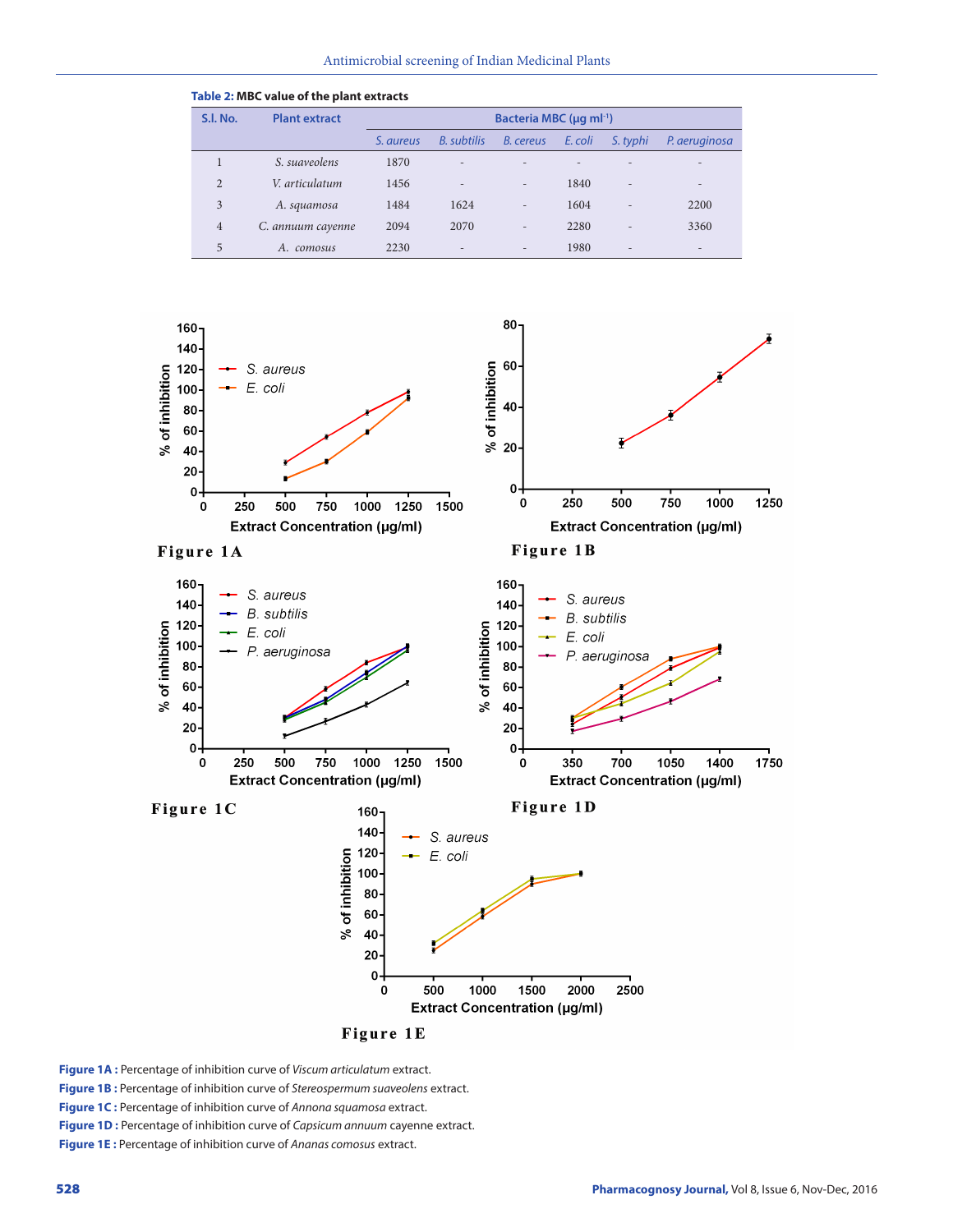

**Figure 2A :** Effect of pH against *Staphylococcus aureus* . **Figure 2B :** Effect of pH against *Bacillus subtilis* . **Figure 2C :** Effect of pH against *Escherichia coli* . **Figure 2D :** Effect of pH against *Pseudomonas aureugenosa* .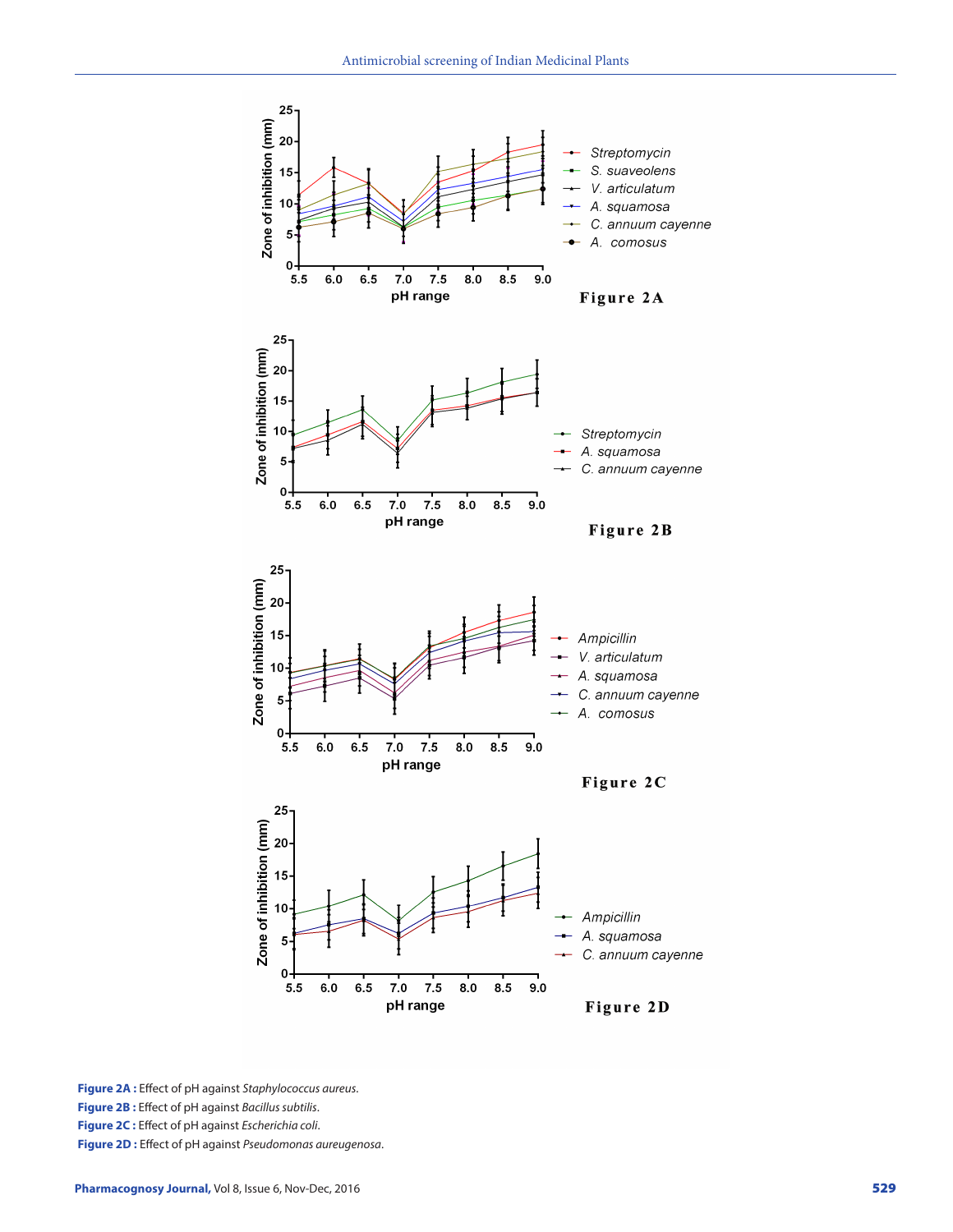

**Figure 3A :** Time course assay of the plant extracts on *Staphylococcus aureus*. **Figure 3B :** Time course assay of the plant extracts on *Bacillus subtilis*. **Figure 3C :** Time course assay of the plant extracts on *Escherichia coli*. **Figure 3D :** Time course assay of the plant extracts on *Pseudomonas aureugenosa*.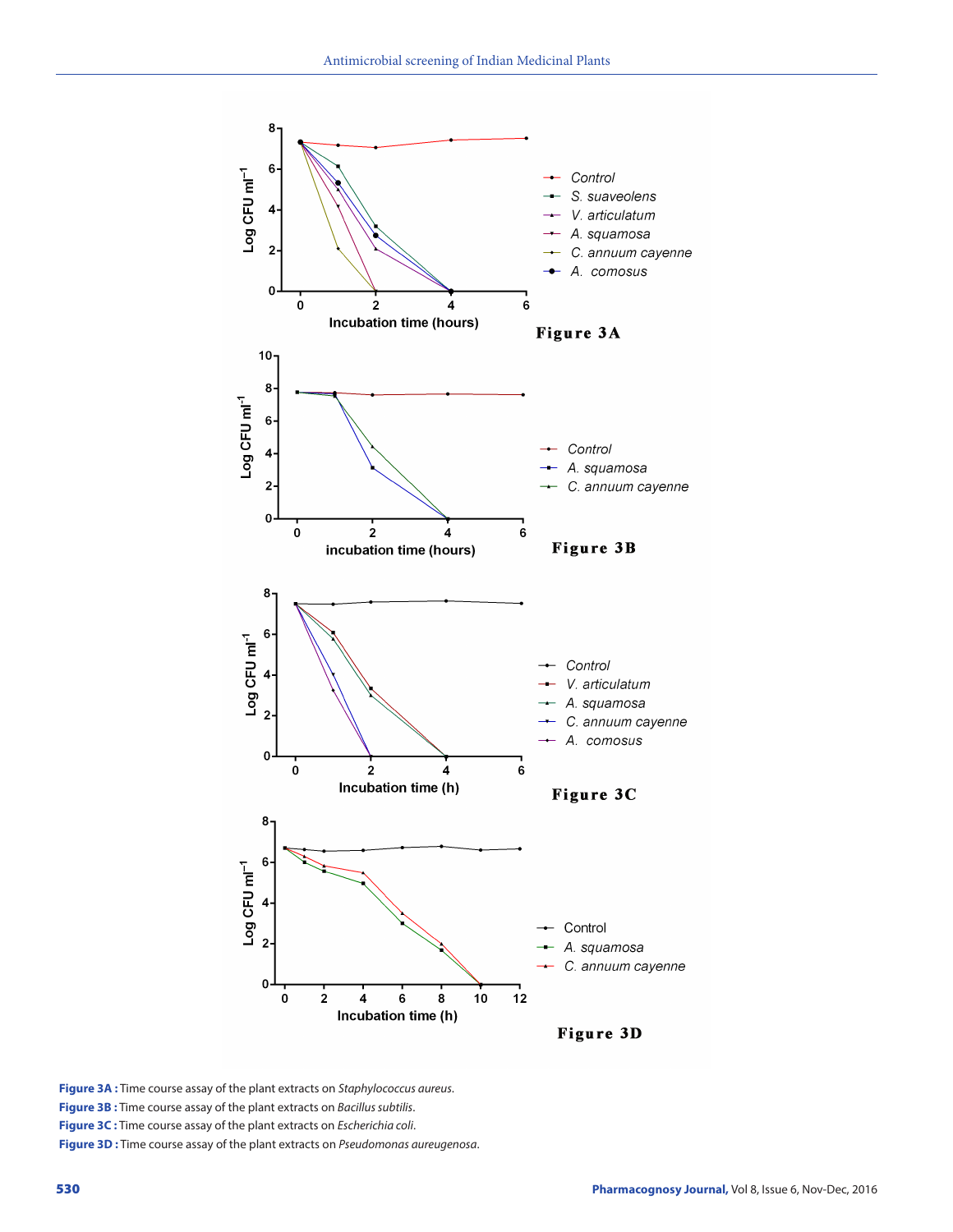

**Figure 1S :** RP-HPLC chromatogram of Lapachol and Apigenin



**Figure 2S :** RP-HPLC chromatogram of *Stereospermum suaveolens* extract



**Figure 3S :** RP-HPLC chromatogram of Oleanolic acid



**Figure 4S :** RP-HPLC chromatogram of *Viscum articulatum* extract



**Figure 5S :** RP-HPLC chromatogram of Gallic acid



**Figure 6S :** RP-HPLC chromatogram of *Annona squamosa* extract



**Figure 7S :** RP-HPLC chromatogram of Capsaicin



**Figure 8S :** RP-HPLC chromatogram of *Capsicum annuum* cayenne extract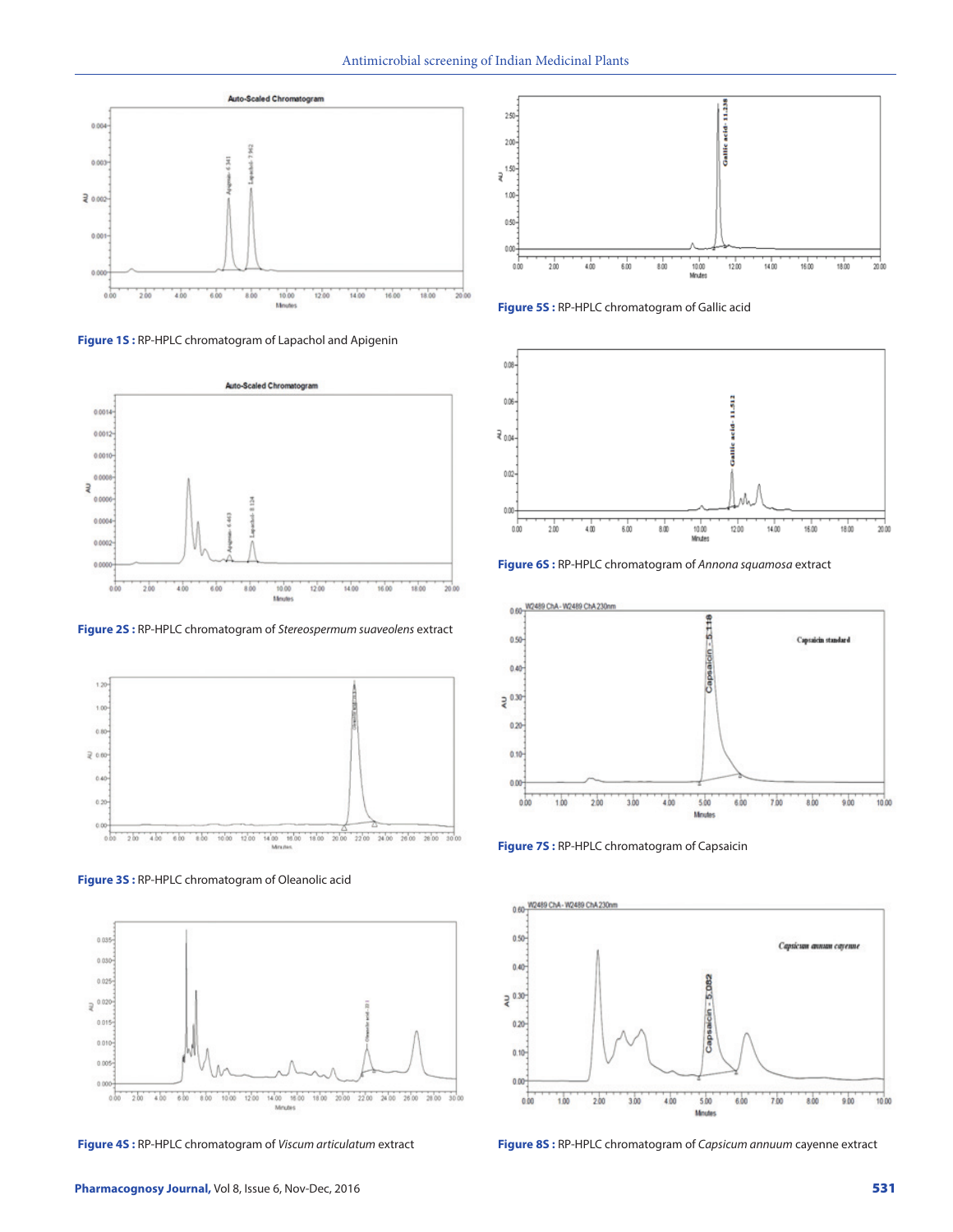

**Figure 9S :** RP-HPLC chromatogram of Ferulic acid



**Figure 10S :** RP-HPLC chromatogram of *Ananas comosus* extract

## Effect *of* pH *on* the antibacterial activity

The antibacterial activity of plant extracts increased gradually with increasing the pH of the medium. The highest zone of inhibition (18.4 mm) against *S. aureus* was observed at pH 9 with *C. annuum* cayenne extract (Figure 2A). The effect of pH on inhibition zone of the plant extracts against *S. aureus*, *B. subtilis*, *E. coli*, *P. aeruginosa* are shown in Figure 2 (A-D). The growth of bacteria in the control discs loaded with DMSO, unaffected by the changes in pH. In case of Ampicillin and Streptomycin both are showed highest zone of inhibition 18.6 mm and 19.5 mm respectively, at pH 9 compared with other pH ranges.

#### *Time course assay*

Treatment with *S. suaveolens, V. articulatum*, *A. squamosa, C. annuum*  cayenne and *A. comosus* extracts (MBC) exhibited bactericidal effect on the test organisms. Out of five plants extracts *A. squamosa* and *C. annuum* cayenne completely inactivated *S. aureus* and *B. subtilis* population within 2 h and 4 h (Figure 3A and 3B), respectively. Whereas *S. suaveolens*, *V. articulatum* and *A. comosus* inactivated *S. aureus* population within 4 h (Figure 3A). In case of *E. coli*, the two plant extracts (*V. articulatum* and *A. squamosa*) completely inactivated bacterial population within 4 h and other two plant extracts (*C. annuum* cayenne and *A. comosus*) inactivated bacterial population within 2 h (Figure 3C). While, *A. squamosa* and *C. annuum* cayenne completely inactivated *P. aeruginosa* population with in 10 h (Figure 3D). These results suggest that the studied plant extracts completely reduces the reproducing capability of bacterial strains (*S. aureus*, *B. subtilis*, *E. coli*, *P. aeruginosa*) within 2-10 h of exposure (Figure 3A-3D).

# **CONCLUSION**

The results of the experiments clearly suggested that *A. comosus*, *A. squamosa*, *C. annuum, S. suaveolens*, *V. articulatum* extracts has potential antibacterial agents against *S. aureus*, *B. subtilis*, *E. coli* and *P. aeruginosa*. *A. squamosa*, and *C. annuum* possessed most potent antimicrobial activity among the five tested plant extract. This scientific exploration will help to identify effective antimicrobial agents from medicinal plants, which may be clinically investigated for the treatment of infectious diseases.

# **ACKNOWLEDGEMENT**

The authors are thankful to Jadavpur University for providing the opportunity to carry on Research work.

## **CONFLICT OF INTEREST**

The authors declare that they have no conflict of interest.

# **REFERENCES**

- 1. Latha PS, Kannabiran K. Antimicrobial activity and phytochemicals of *Solanum trilobatum* Linn. Afr J Biotechnol. 2006;5(23):2402-4.
- 2. Olofsson SK, Cars O. Optimizing drug exposure to minimize selection of antibiotic resistance. Clin Infect Dis. 2007;45(Supplement 2):129-36. http://dx.doi. org/10.1086/519256 . PMid:17683017.
- 3. Galan JC, Gonzalez-Candelas F, Rolain JM, Canton R. Antibiotics as selectors and accelerators of diversity in the mechanisms of resistance: from the resistome to genetic plasticity in the b-lactamases world. Front Microbiol. 2013;4:1-17. http://dx.doi.org/10.3389/fmicb.2013.00009. PMid:23404545 PMCid:PMC3567504.
- 4. Thirumalaisamy B, Prabhakaran GS, Marimuthu K, Chatterjee TK. Antihyperlipidemic activity of the ethyl-acetate fraction of *Stereospermum suaveolens* in streptozotocin-induced diabetic rats. J Pharmacopun. 2013;16(3):23-9. http:// dx.doi.org/10.3831/KPI.2013.16.020 . PMid:25780672 PMCid:PMC4331969.
- 5. Nadkarni KM. Indian Materia Medica. Bombay: Popular Prakashan, 1976;1:1142.
- 6. Shukla S, Shukla SK, Mishra SK. In vitro regeneration of multipurpose medicinal tree *Stereospermum suaveolens*–factors controlling the *in vitro* regeneration. J Biotechnol Biomater. 2012;13:1-3.
- 7. Hussain H, Krohn K, Ahmad VU, Miana GA, Green IR. Lapachol: an overview. Arkivoc. 2007;2:145-71.
- 8. Tago MF, Nakamura K, Tago K, Mashino T, Kasahara T. Anti-inflammatory activity of structurally related flavonoids, apigenin, luteolin and fisetin. Int Immuno-<br>pharmacol. 2011;11(9):1150-9. http://dx.doi.org/10.1016/i.intimp.2011 03:012 pharmacol. 2011;11(9):1150-9. http://dx.doi.org/10.1016/j.intimp.2011.03.012. PMid:21443976.
- 9. Tripathi S, Ray S, Mondal AK, Verma NK. Rare ethno medicinal plants of south West Bengal, India with their different medicinal uses: needs conservation. Int J LifeSc Bt & Pharm Res. 2013;2(2):114-22.
- 10. Kulkarani DK, kumbhojkar MS. Traditional use of Family Loranthaceae from western Maharastra, India. Anc Sci Life. 2002;21(3):178.
- 11. Kirtikar KR, Basu BD. Indian Medicinal Plants. Dehradun, India. 1987.
- 12. Horiuchi K, Shiota S, Hatano T, Yoshida T, Kuroda T, Tsuchiya T. Antimicrobial activity of oleanolic acid from *Salvia officinalis* and related compounds on vancomycin-resistant enterococci (VRE). Biol Pharm Bull. 2007;30(6):1147-9. http:// dx.doi.org/10.1248/bpb.30.1147. PMid:17541170.
- 13. Savithramma N, Linga Rao M, Suhrulatha D. Screening of Medicinal Plants for Secondary Metabolites. Middle-East J Sci Res. 2011;8(3):579-84.
- 14. Pandey N, Barve D. Phytochemical and Pharmacological Review on *Annona squamosa* Linn. J Pharm Biomed Sci. 2011;2(4):1404-12.
- 15. Mariod AA, Abdelwahab SI, Elkheir S, Ahmed YM, Fauzi PNM, Chuen CS. Antioxidant activity of different parts from *Annona squamosa* and *Catunaregam nilotica* methanolic extract. Acta Sci Pol Technol Aliment. 2012;11(3):249-57. PMid:22744945.
- 16. Borges A, Ferreira C, Saavedra MJ, Simoes M. Antibacterial Activity and mode of action of Ferulic and Gallic Acids against pathogenic bacteria. Microb Drug Resist. 2013;19(4):256-65. http://dx.doi.org/10.1089/mdr.2012.0244. PMid:23480526.
- 17. Arora R, Gill NS, Chauhan G, Rana AC. An overview about versatile molecule capsaicin. Int J Pharm Sci Drug Res. 2011;3:280-6.
- 18. Yaldiz G, Ozguven M, Sekeroglu N. Variation in capsaicin contents of different capsicum species and lines by varying drying parameters. Ind Crops Prod. 2010;32(3):434-8. http://dx.doi.org/10.1016/j.indcrop.2010.06.013.
- 19. Topuz A, Ozdemir F. Assessment of carotenoids, capsaicinoids and ascorbic acid composition of some selected pepper cultivars (*Capsicum annuum* L.) grown in Turkey. J Food Compost Anal. 2007;20(7):596-02. http://dx.doi.org/10.1016/j. jfca.2007.03.007.
- 20. Ma C, Xiao S, Li Z, Wang W, Du L. Characterization of active phenolic components in the ethanolic extract of *Ananas comosus* L. leaves using highperformance liquid chromatography with diode array detection and tandem mass spectrometry. J Chromatogr A. 2007;1165(1):39-44. http://dx.doi. org/10.1016/j.chroma.2007.07.060. PMid:17698075.